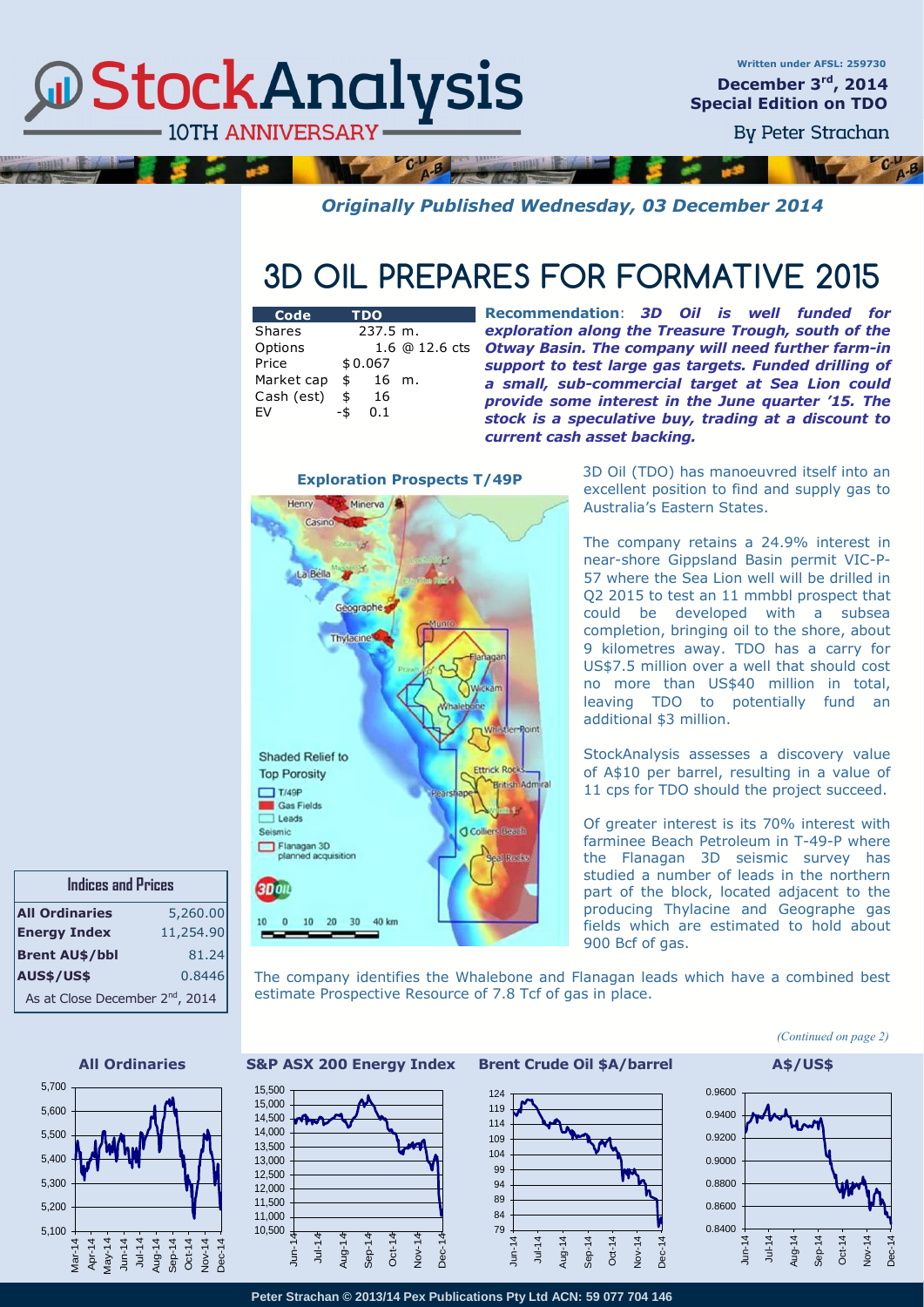

This part of the Treasure Trough is analogous to the Shipwreck Trough to its north, where 3D AVO anomalism on seismic has proved to be an excellent tool for detecting gas.

StockAnalysis assumes a target for 900 Bcf of gas in T-49-P with an insitu value of 70 cents per Gj but actual value may prove to be double this depending on the landed price receivable.

Assuming that TDO farms down from its current 70% interest to retain a free-carried 42% interest at drilling, success at a 900 Bcf level could be valued at \$1.30 per share to TDO, but further upside exists to multi Tcf of gas.

| <b>Prospect</b> |            | Equity %    | <b>Target</b> |       |              | Success POS Cost Risked |              |               |               |              |
|-----------------|------------|-------------|---------------|-------|--------------|-------------------------|--------------|---------------|---------------|--------------|
|                 | <b>Now</b> | <b>Ret</b>  | <b>Gas</b>    | Oil   | <b>Value</b> |                         | <b>Value</b> | $\frac{9}{6}$ | \$m           | <b>Value</b> |
|                 |            | $\ast$      | <b>Bcf</b>    | mmbbl | Gas Oil      |                         | \$/shr       |               |               | $$$ /shr     |
| <b>Sea Lion</b> |            | 24.9% 24.9% | 0             | 11    | 0.00         | 10                      | 0.11         | 40%           | 3             | 0.03         |
| <b>Felix</b>    |            | 24.9% 12.5% | 200           | 3     | 0.65         | - 15                    | 0.09         | 15%           | $\mathcal{L}$ | 0.00         |
| T/49P           | 70%        | 42.0%       | 900           |       | 0.70         | 16                      | 1.30         | 14%           | 4             | 0.17         |

#### **Risked Exploration Value**

*\* post farm-down: Source: Strachan Corporate \*Post farm-down: Source: Strachan Corporate*

**Contact Peter Strachan: [Peter@stockanalysis.com.au](mailto:pstrach@iinet.net.au) Pex Publications: [oilinfo@pex.com.au](mailto:oilinfo@pex.com.au)** PO Box 813, Mt Lawley, WA 6929 Tel: 08 9272 6555 Fax: 08 9272 5556 Website: **www.stockanalysis.com.au [www.pex.com.au](http://www.pex.com.au/)**

### **Small research operations/investment publications like StockAnalysis depend on the cooperation of their subscribers to stay in business. If you pay for and value the information we provide please don't copy StockAnalysis to others.**

The information or advice (including any financial product advice) herein is believed to be reliable and accurate when issued however, Strachan Corporate Pty Ltd ABN 39 079812945; AFSL 259730 ("Strachan"), does not warrant its completeness, reliability or accuracy. Strachan, its Directors and their Associates from time to time may hold shares in the securities mentioned in this report and therefore may benefit from any increase in the price of those securities. Opinions and estimates constitute Strachan's judgment. The author certifies that the views expressed in this document accurately reflect the analyst's personal views about the subject company and are subject to change without notice. Strachan, its officers, agents and employees exclude all liability whatsoever, in negligence or otherwise, for any loss or damage relating to this document to the full extent permitted by law. This material is not intended as an offer or solicitation for the purchase or sale of any financial instrument. The investments and strategies discussed herein may not be suitable for all investors. In preparing such general advice no account was taken of the investment objectives, financial situation and particular needs of a particular person. Therefore, before acting on the advice, you should consider the appropriateness of the advice, having regard to your objectives, financial situation and needs. There may be a product disclosure statement or other offer document for the securities and financial products we write about in StockAnalysis. You should obtain a copy of the product disclosure statement or offer document before making any decision about whether to acquire the security or product. If you have any doubts you should contact your investment advisor. The investments discussed may fluctuate in price and changes in commodity prices and exchange rates may have adverse effects on the value of investments.

Recent Strachan Corporate commissioned research or corporate advisory services have been supplied to the following companies, for which it has received a fee. Jacka, Neon, American Patriot, Titan Energy, Carnarvon Petroleum, Lion Energy, FAR Ltd, Nexus Energy, Tungsten Mining, Strata-X Energy, Sumatra Copper & Gold, Galaxy Resources. In addition, over that period Strachan Corporate has delivered lectures at several Universities, provided expert witness statements and confidential financial services and advice to listed companies, several private investment companies and institutions as well as private investors. Disclosure of interests in these confidential actions by Strachan Corporate is only appropriate should Strachan Corporate determine a potential for conflict of interest.

The author has small holdings in shares of ACE, SUN, RRL, modest holdings in AZZG, HAV, AOC, RIC, IDR, SRI, ADX, COF, HZN, TAP, AWE, TSE, ANZ, PTM, & WPL and larger holdings in OEL, CUE & FZR.